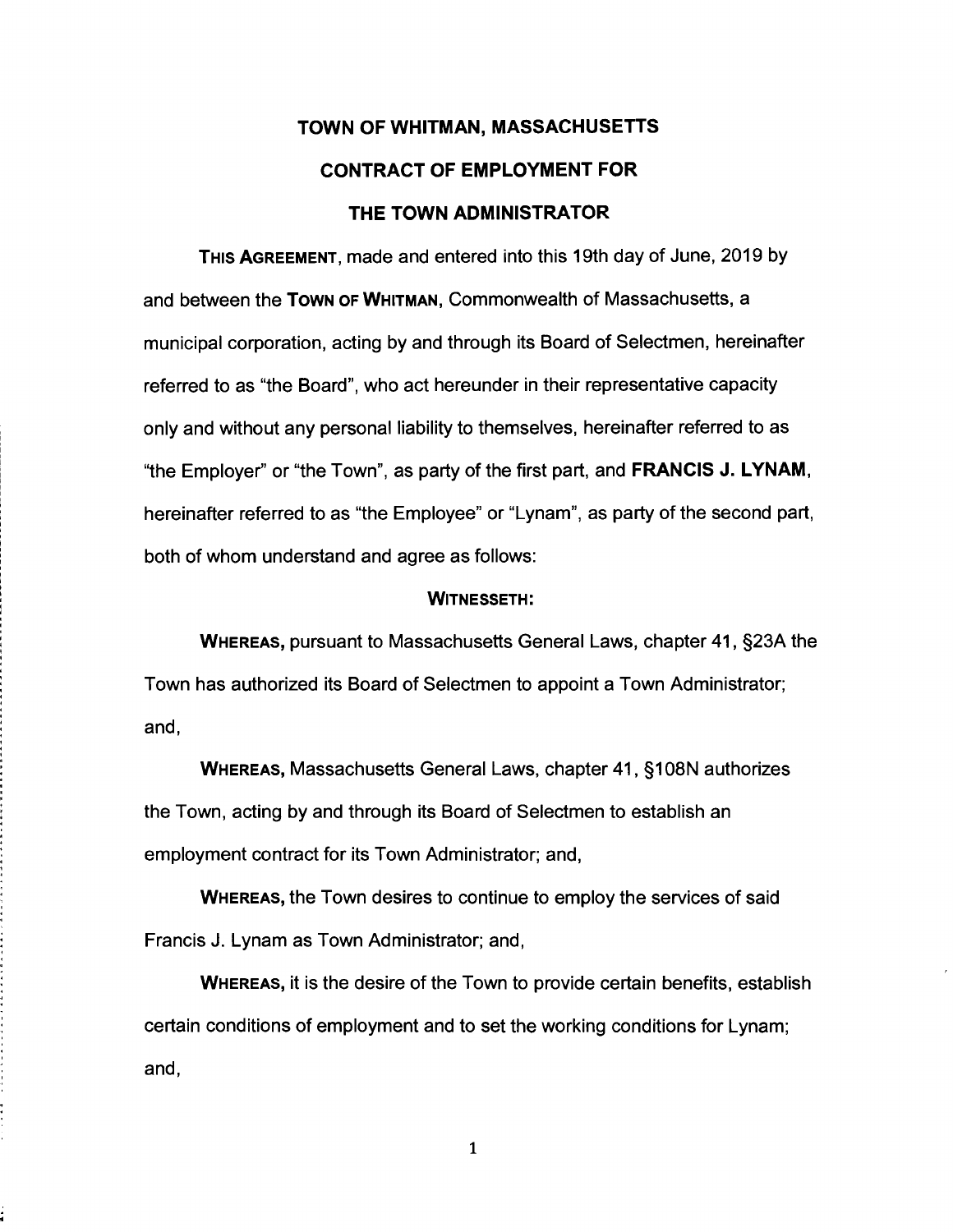**WHEREAS,** it is the desire of the Town to (1) secure and retain the services of said Lynam and to provide inducement for him to remain in such employment; (2) to make possible full work productivity by assuring Lynam's morale and peace of mind with respect to future security; (3) to act as a deterrent against misfeasance, malfeasance or dishonesty for personal gain on the part of Lynam; and (4) to provide a means for terminating Lynam's services at such time as he may be and/or is unable to discharge his duties due to disability or otherwise or is not discharging his duties or when the Town may otherwise desire to terminate his employ; and,

**Whereas,** Lynam represents that he is qualified and capable of performing the duties and responsibilities of said position; and,

**WHEREAS,** Lynam desires to continue his full time employment as the Town Administrator of the Town of Whitman and to use his best efforts, skills, abilities and training to carry out his duties and responsibilities;

**Now THEREFORE,** in consideration of the mutual covenants herein contained, the Parties agree as follows:

#### **Section 1: Duties**

The Town hereby agrees to employ the said Francis J. Lynam as Town Administrator of the Town of Whitman to perform the functions and related duties of said position as specified in Massachusetts General Laws, chapter 41 , §23A, as amended from time to time, applicable by-laws, rules and regulations of the Town, votes of the Town Meeting, general or special laws, all of which as may be amended, rescinded and supplemented from time to time, and to perform such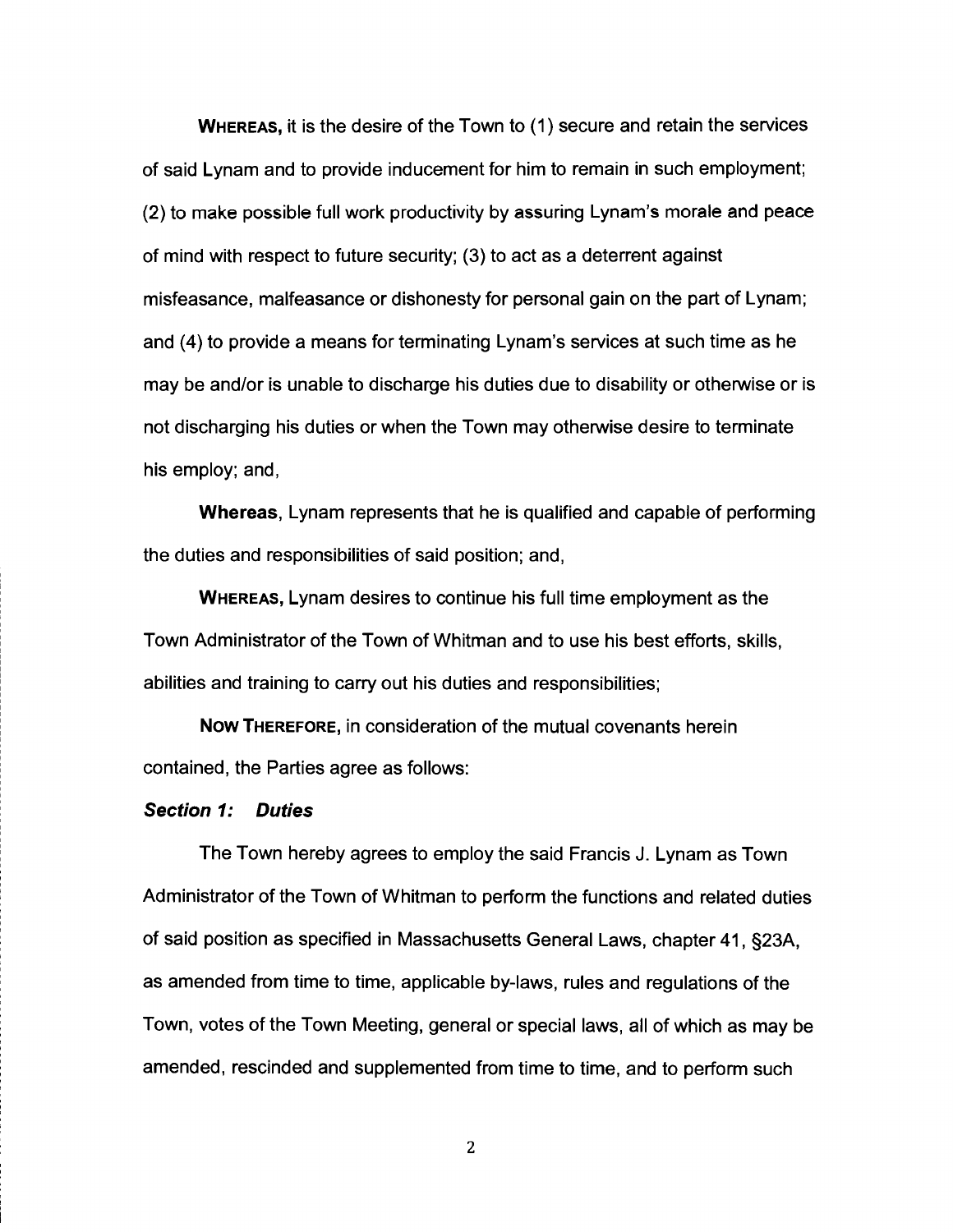other legally permissible and proper duties and functions as the Board of Selectmen or Town Meeting shall from time to time assign and/or are normally within the range of duties and responsibilities performed by a person holding the position of Town Administrator, including but not limited to those set forth in the job description attached hereto and incorporated herein by reference as Addendum A. Lynam agrees to perform such duties in a timely and efficient manner consistent with applicable professional standards.

#### **Section 2: Term**

*A.* Lynam agrees to remain in the exclusive employ of the Town from July 1, 2019 through June 30, 2022, and neither to accept other employment nor to become employed by any other employer or be involved in any other activity that would prevent him from performing his duties as stated herein, unless he has received the prior written approval of the Board of Selectmen, until said termination date, unless said termination date is affected as hereinafter provided.

**B.** The Parties agree to endeavor to meet and confer approximately seven (7) months prior to the expiration date of this Agreement for the purpose of discussing the continuation of the employment relationship and, if agreeable to continuing the employment relationship hereunder, to endeavor to negotiate the terms of a successor agreement. It is understood by the Parties that the objective of this clause is to enable the Parties to know by at least approximately six (6) months prior to the expiration of this Agreement as to whether the Parties are to continue in an employment relationship, so that each may, if necessary, have the maximum amount of advance notice if the relationship is not to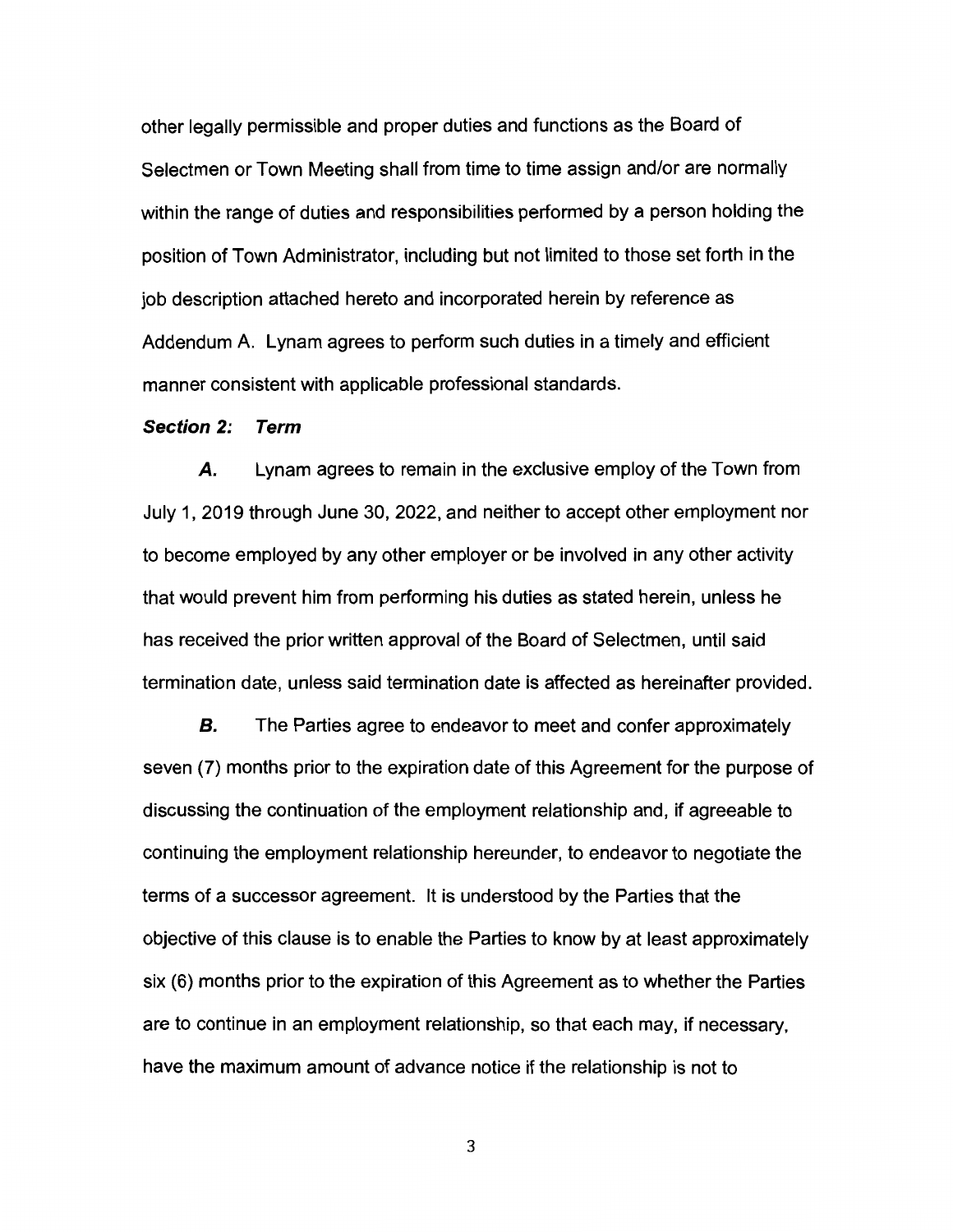continue. To that end, each Party agrees to act in good faith in meeting the time periods in this clause; however, the Parties may agree to another time period(s). A failure to so meet or reach agreement whether or not to continue the employment relationship or as to the terms of any successor agreement shall not be construed as a breach of this Agreement or give any rights or benefits to Lynam by reason thereof.

**C.** Nothing in this Agreement shall prevent, limit or otherwise interfere with the right of the Board to suspend and/or terminate the services of Lynam at any time, subject only to the provisions of this Agreement and the provisions of any other applicable law.

**D.** Nothing in this Agreement shall prevent or otherwise interfere with Lynam's right to resign at any time from his position with the Town, subject only to the provisions set forth in this Agreement and the provisions of any other applicable law.

#### **Section 3: Salary**

*A.* All salary and fringe benefits provided in this Agreement are subject to annual appropriation by Town Meeting. The Board of Selectmen agrees to request as part of the budget process funds sufficient to meet the obligations under this Agreement.

**B.** Subject to the terms and conditions of this Agreement, and while engaged in and performing the duties of Town Administrator, the Town agrees to pay Lynam for his services rendered pursuant hereto as follows: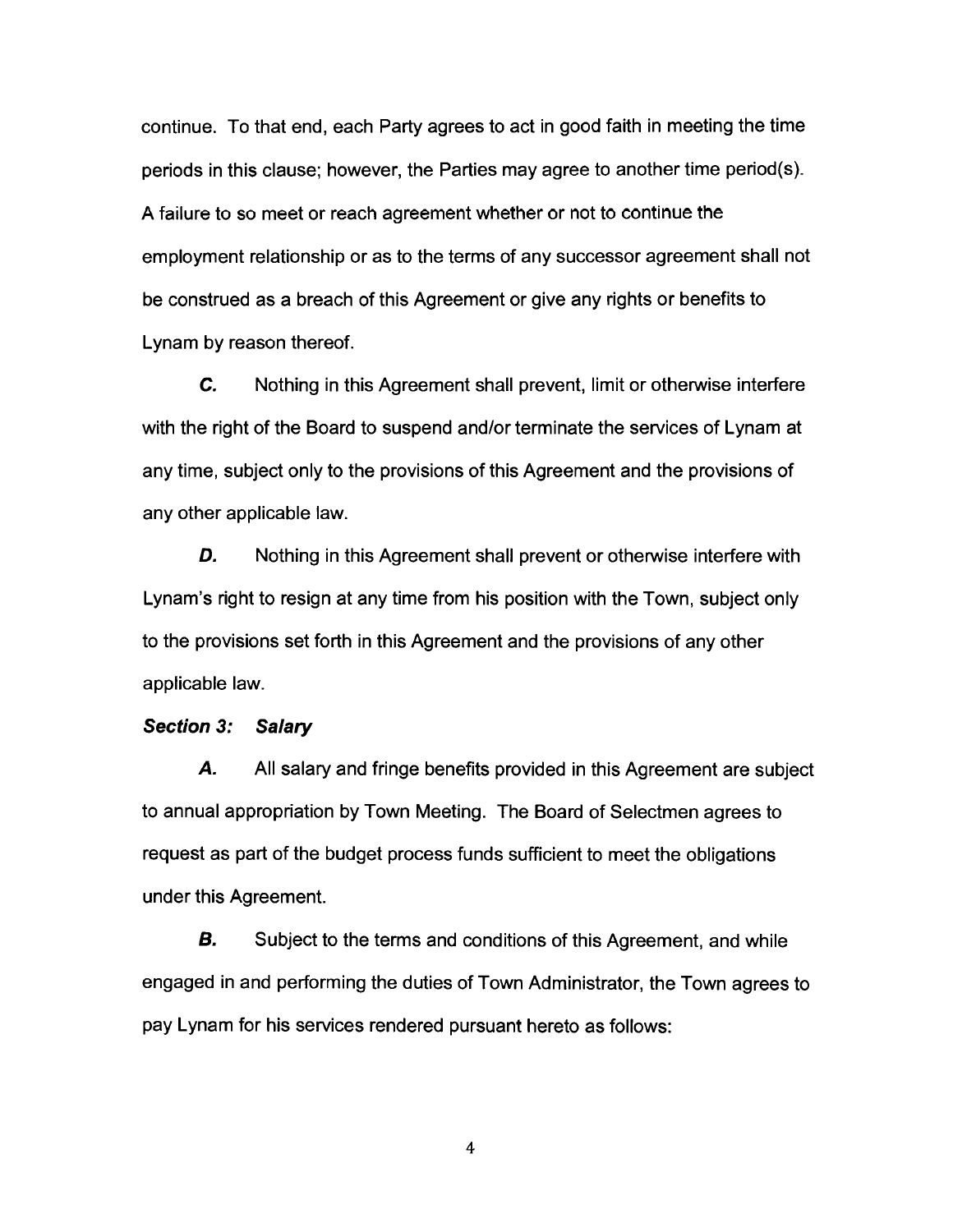- 1. Salary for the fiscal year beginning July 1, 2018 and ending June 30, 2019 is \$126,900;
- 2. Salary for the fiscal year beginning July 1, 2019 shall be \$128,169.
- 3. Future increases in salary shall be negotiated with the Board of Selectmen and subject to funding by Town Meeting.

*C.* Lynam recognizes and agrees that he will not be entitled to any changes in benefits otherwise accorded to other Town employees, unless the Town specifically agrees to same by a written amendment to this Agreement. To that end, the terms of this Agreement shall supersede and prevail over any terms and conditions of any By-Law of the Town or votes of Town Meeting, except where otherwise specifically provided herein.

#### **Section 4: Suspension, Termination and Severance Pay, Resignation**

#### **A. Suspension**

*1.* The Board may suspend Lynam with or without pay and benefits at any time during the term of this Agreement, for just cause or for a violation of the terms and conditions of this Agreement or the duties of Lynam, provided that: a majority of the Board and Lynam agree to such suspension; or, after a public hearing, the Board, with at least three (3) members voting in the affirmative, votes to suspend Lynam. Lynam shall be provided with written notice of the proposed suspension and grounds therefor at least seven (7) calendar days prior to the scheduled hearing.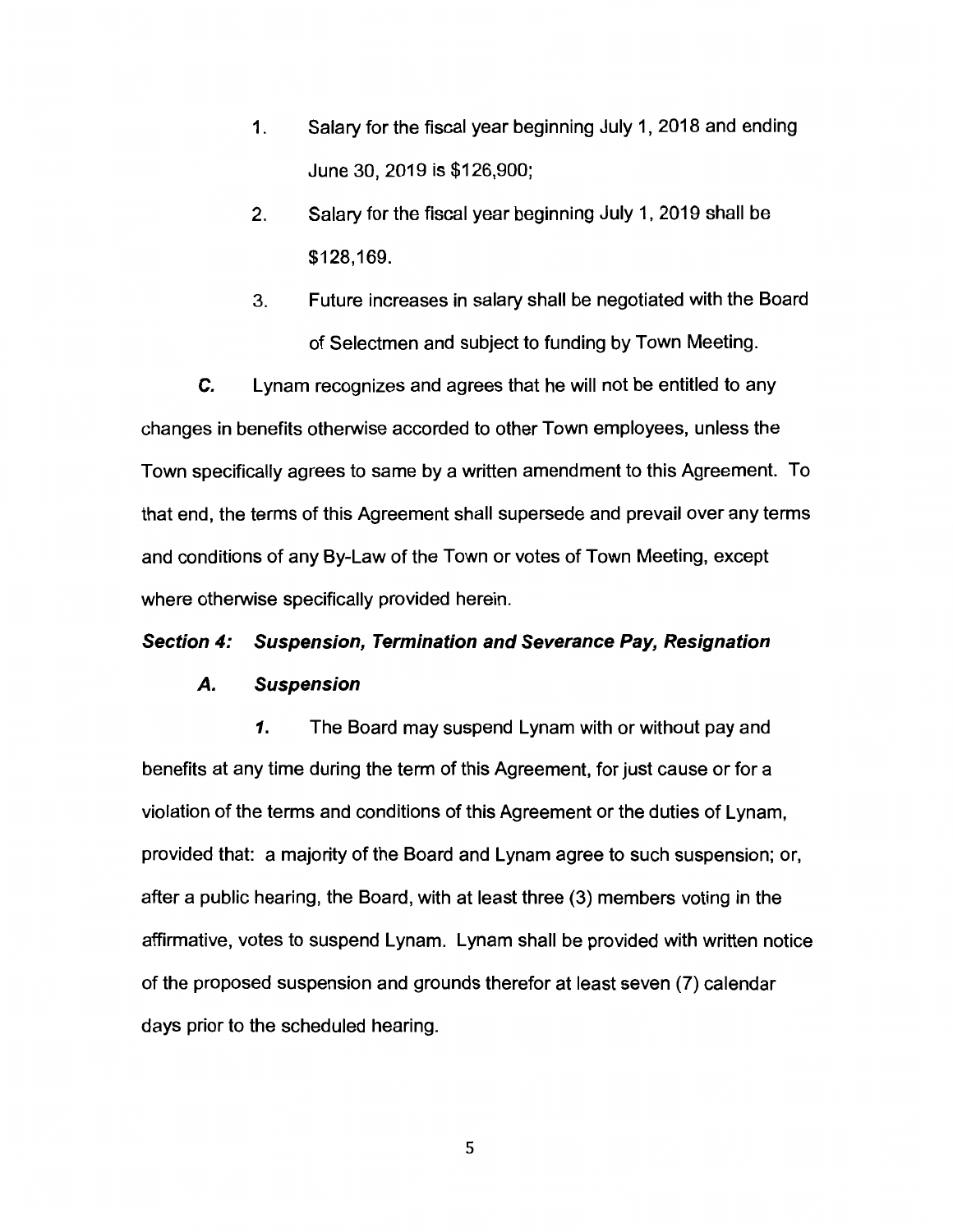**2.** Nothing contained herein shall prevent the Board, at a regular meeting and upon a majority vote of the members present, from placing Lynam on administrative leave with full benefits and pay and without prejudice.

#### **B. Termination and Severance Pay**

**1.** The Board may terminate the service of Lynam for just cause for violation of any of the terms or conditions of this Agreement or the duties of Lynam, provided that after a public hearing, the Board, with at least four (4) members voting in the affirmative, votes to terminate Lynam. Lynam shall be provided with written notice of the proposed termination and grounds therefor at least seven (7) calendar days prior to the scheduled hearing.

*2.* In the event that the Board votes to so terminate Lynam, he shall receive one (1) months' severance pay per year of service or part thereof. During the first month following the vote of termination, Lynam shall remain available to assist the Town in the transition caused by his separation from employment. This assistance may include Lynam reporting to work at the Town Hall or providing off-site consultation services, as determined by the Board of Selectmen.

*3.* In the event that the Board terminates Lynam at any time during the term of this Agreement, Lynam shall receive all accrued salary and vacation days owed to him as of the effective date of his termination.

**4.** The acceptance by Lynam of the severance pay and/or benefits provided hereunder shall constitute a complete and full release of any other rights, claims or causes of action, whether in law, equity or otherwise, that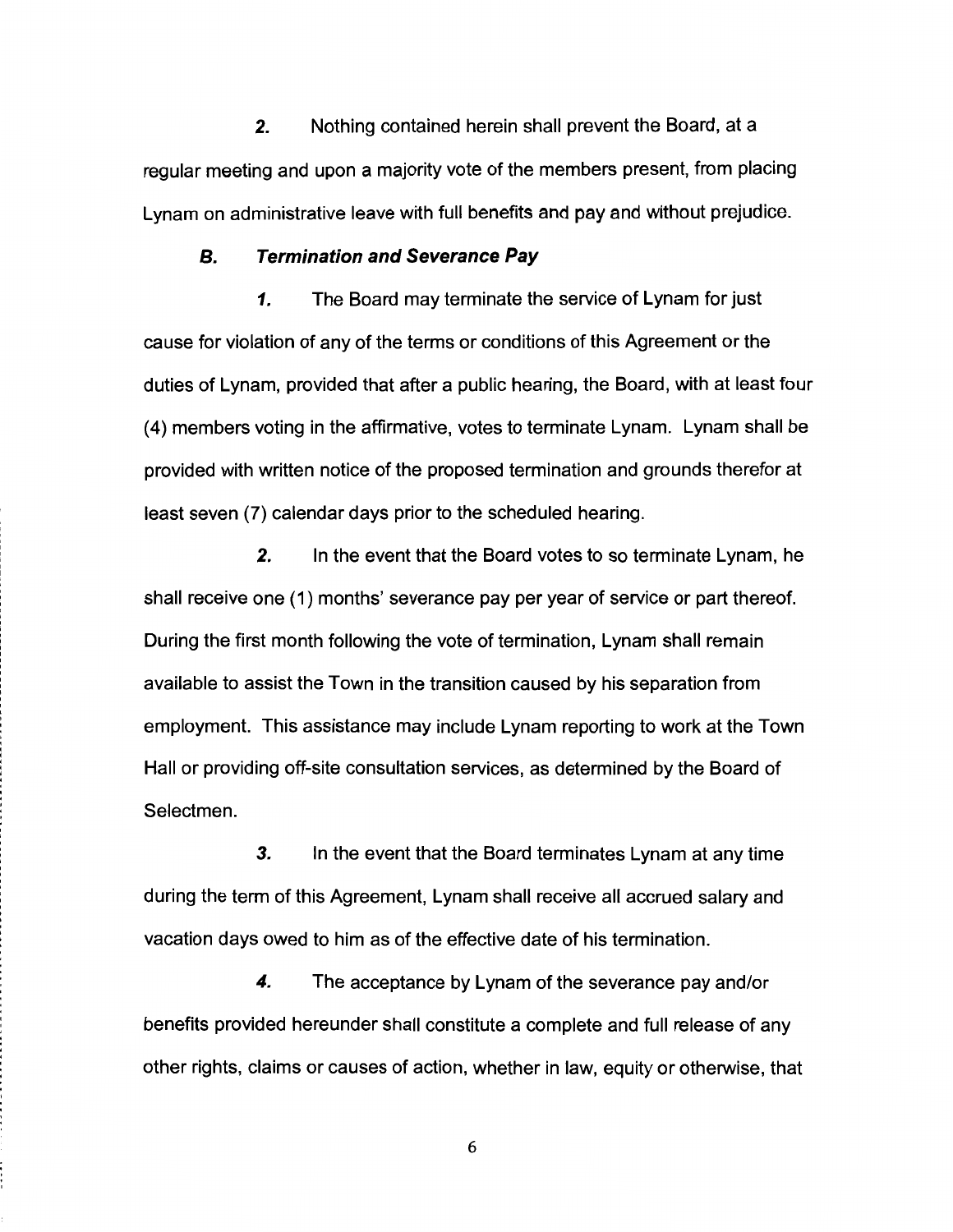Lynam may have against the Town, its officers, agents, officials or employees and shall constitute compensation to Lynam.

*5.* If there is a lack of funding to meet the obligations under this Agreement, and in the reasonable judgement of the Board there are no other funds available to compensate Lynam, then it shall be deemed that just cause for termination exists and to the extent legally permissible, Lynam shall be entitled to all rights and benefits provided in this Agreement for such a termination.

## **C. Resignation**

Lynam may resign his position as Town Administrator under this Agreement by giving the Board written notice sixty (60) days prior to the effective date of resignation. Lynam shall not be permitted to utilize accrued vacation time during this notice period, unless specific permission is granted by the Board. Lynam shall be entitled to receive payment for his earned and vested but unused vacation time as of the effective date of his resignation.

#### **Section 5: Annual Review**

The Board shall annually review and evaluate the Town Administrator. Said review and evaluation shall be based on the goals and objectives developed jointly by the Board and the Town Administrator. Further, the Board shall provide the Town Administrator with a summary written statement of the evaluation findings of the Board and shall provide an adequate opportunity for the Town Administrator to discuss his evaluation with the Board. The individual evaluations of Board members and the summary evaluation shall be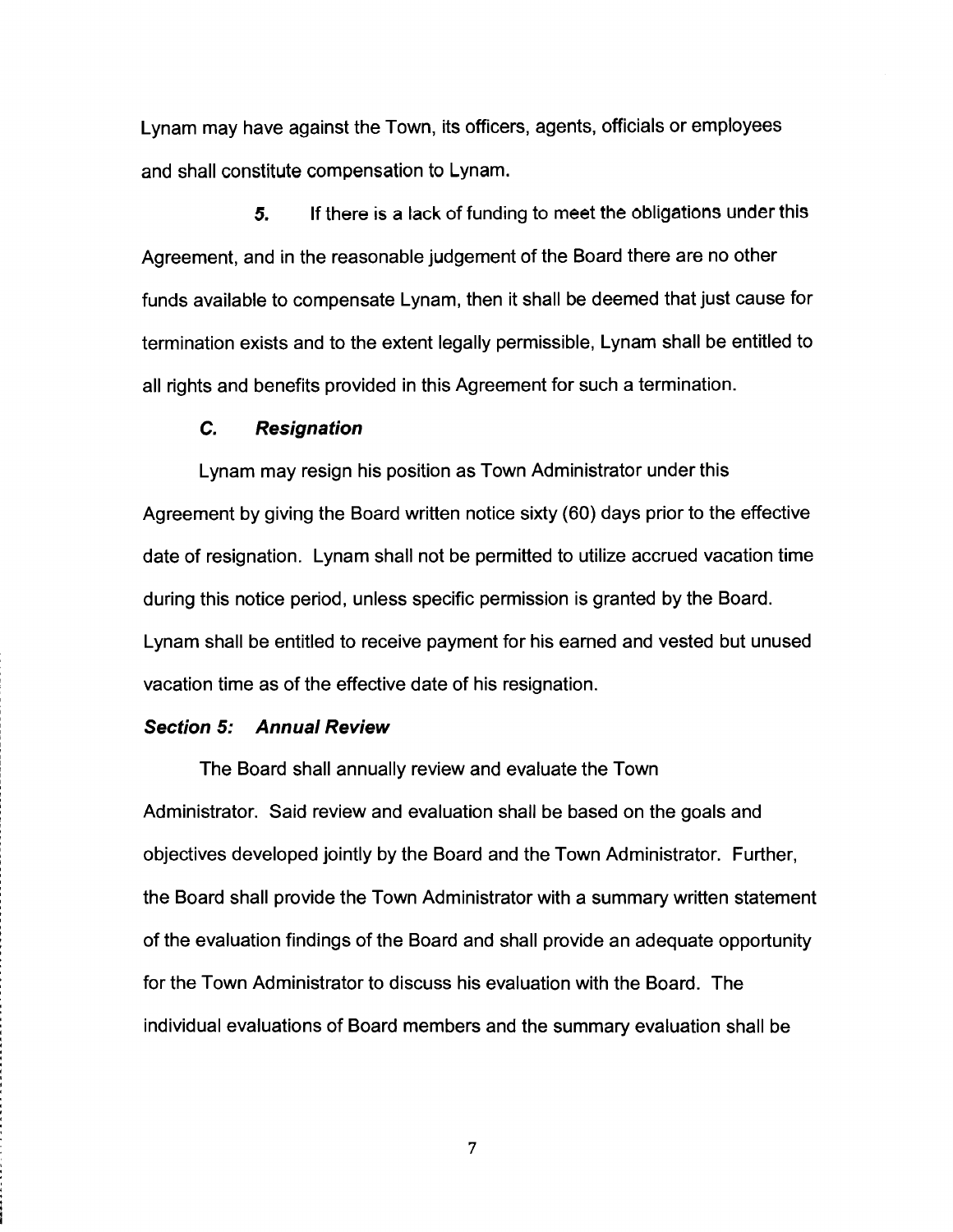part of the Town Administrator's personnel file, subject to Section 23(e) of Chapter 30A of the General Laws.

#### **Section 6: Hours of Work**

Lynam shall work at a minimum such hours as other administrative personnel of the Town work and shall, in addition thereto, devote as a minimum, such time and effort as is necessary to properly perform the duties and responsibilities of the position.

Due to the unique nature of this employment, it is understood and agreed that in order to properly perform the job required, Lynam may have to expend additional time beyond the normal work day and he agrees to do same as is required. Such additional time includes but is not limited to time required to represent the Town and/or the Board at various meetings and events, meetings with the Board and other Town boards, commissions, departments and Town Meetings, and time necessitated by emergency situations. It is acknowledged that the position is that of an Executive/Administrative nature as that term is used in the Fair Labor Standards Act, its rules and regulations. There shall be no paid overtime or additional compensation for said additional time.

#### **Section 7: Outside Activities**

Lynam shall not engage in any other employment without the prior written authorization of the Board of Selectmen. In no event shall any such employment or outside activities interfere with the obligations Lynam has to the Town or the Board or is adverse to the interests of the Town or the Board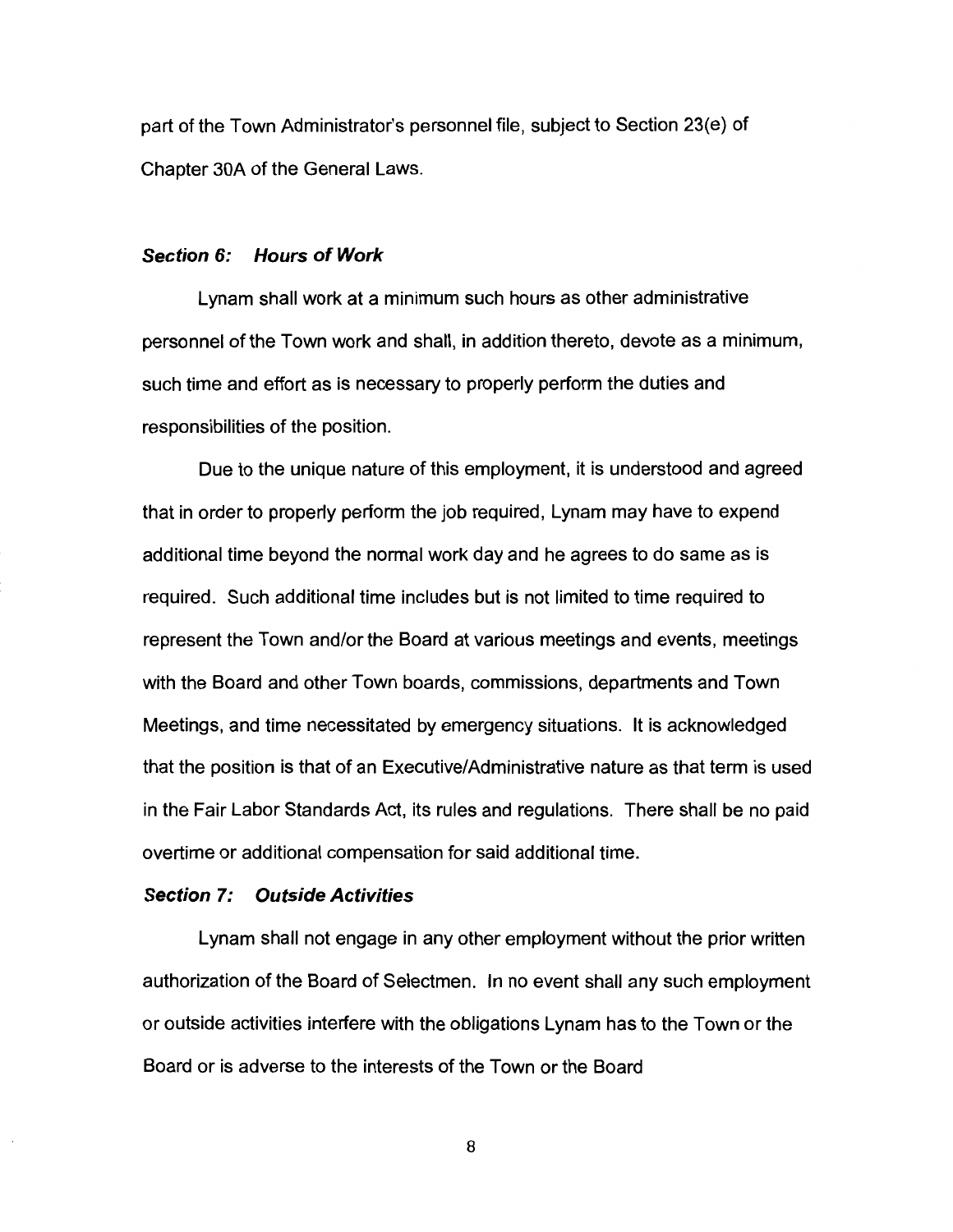## **Section 8: Benefits**

## **A. Health, Dental, Life Insurance, and Disability Insurance**

- **1.** Lynam shall be eligible for participation under such health insurance plans provided to employees of the Town of Whitman to the same extent as any other employee of the Town.
- *2.* Lynam shall be eligible for participation in such dental insurance plans provided to employees of the Town of Whitman to the same extent as any other employee of the Town.
- *3.* The Town will provide Lynam with life insurance in the amount of \$100,000.00.
- *4.* Lynam shall be eligible for participation in such disability insurance plans provided to employees of the Town of Whitman to the same extent as any other employee of the Town.
- *5.* Recognizing the importance of physical fitness to maintaining health and its relevance to job performance and longevity, Lynam shall be eligible for an annual provision of up to \$500.00 for reimbursement of the cost of health club membership.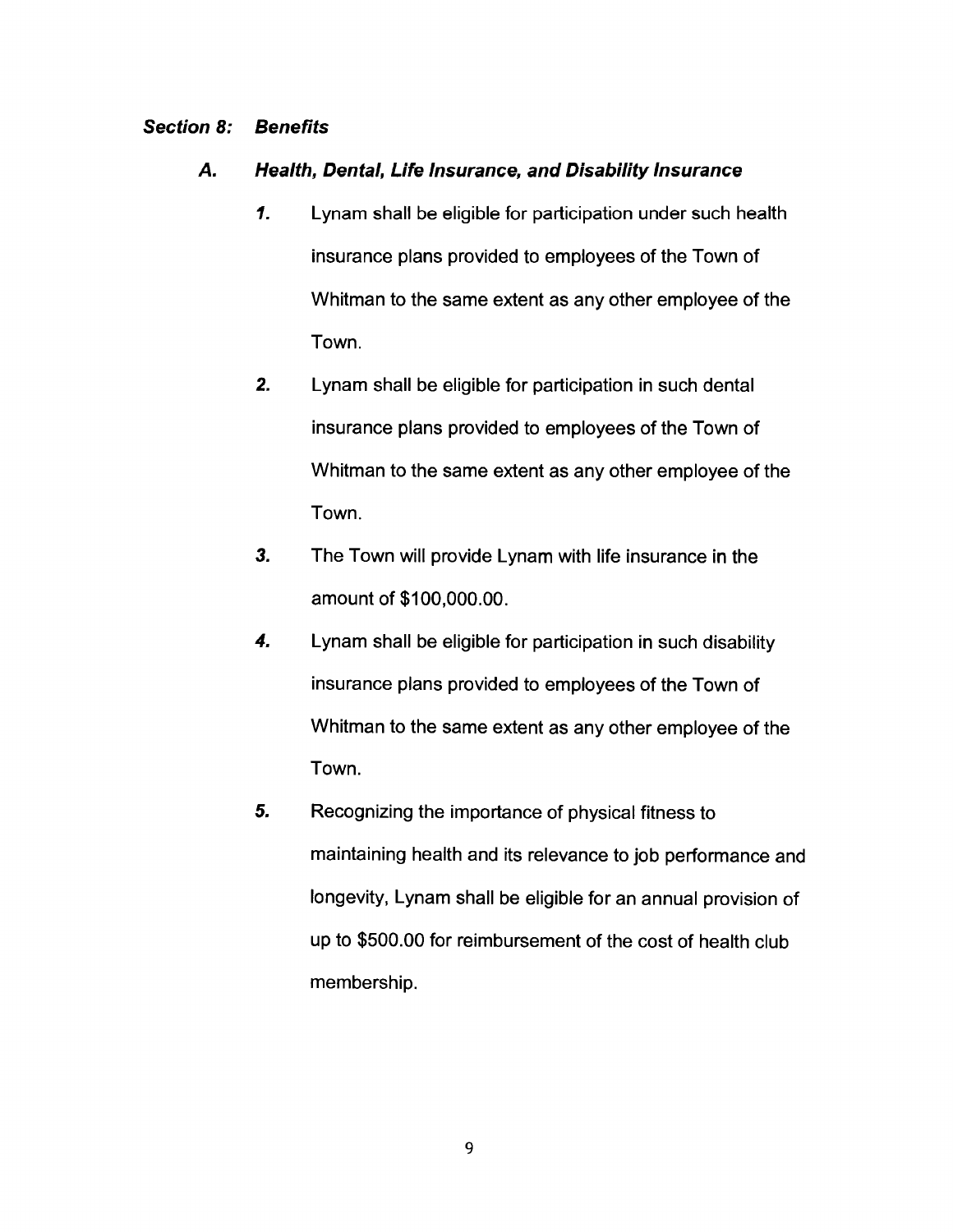## **B. Deferred Compensation Plans**

Lynam shall be eligible for participation in such deferred compensation plans provided to employees of the Town of Whitman to the same extent as any other employee of the Town.

## **C. Vacation Time**

- 1. On July 1, 2019 Lynam may carry over a maximum of twenty-five (25) days of unused vacation time from Fiscal Year 2019 to Fiscal Year 2020. On or before July 1, 2019 Lynam will provide the Board with notice of the number of days he is electing to carry over under the provisions of this subsection. Any vacation days remaining from Fiscal Year 2019 in excess of the aforementioned twenty-five (25) days are voluntarily surrendered by Lynam and shall have no cash redemption value. Any Fiscal Year 2019 days carried over to Fiscal Year 2020 under the provisions of this subsection must be used by June 30, 2020 and if not used by June 30, 2020, shall be forfeited, with no cash redemption value.
- 2. Effective July 1, 2019 and each July 1 thereafter during the term of this Agreement, Lynam shall be granted twenty five (25) days of paid vacation to be used by the end of each fiscal year, being June 30.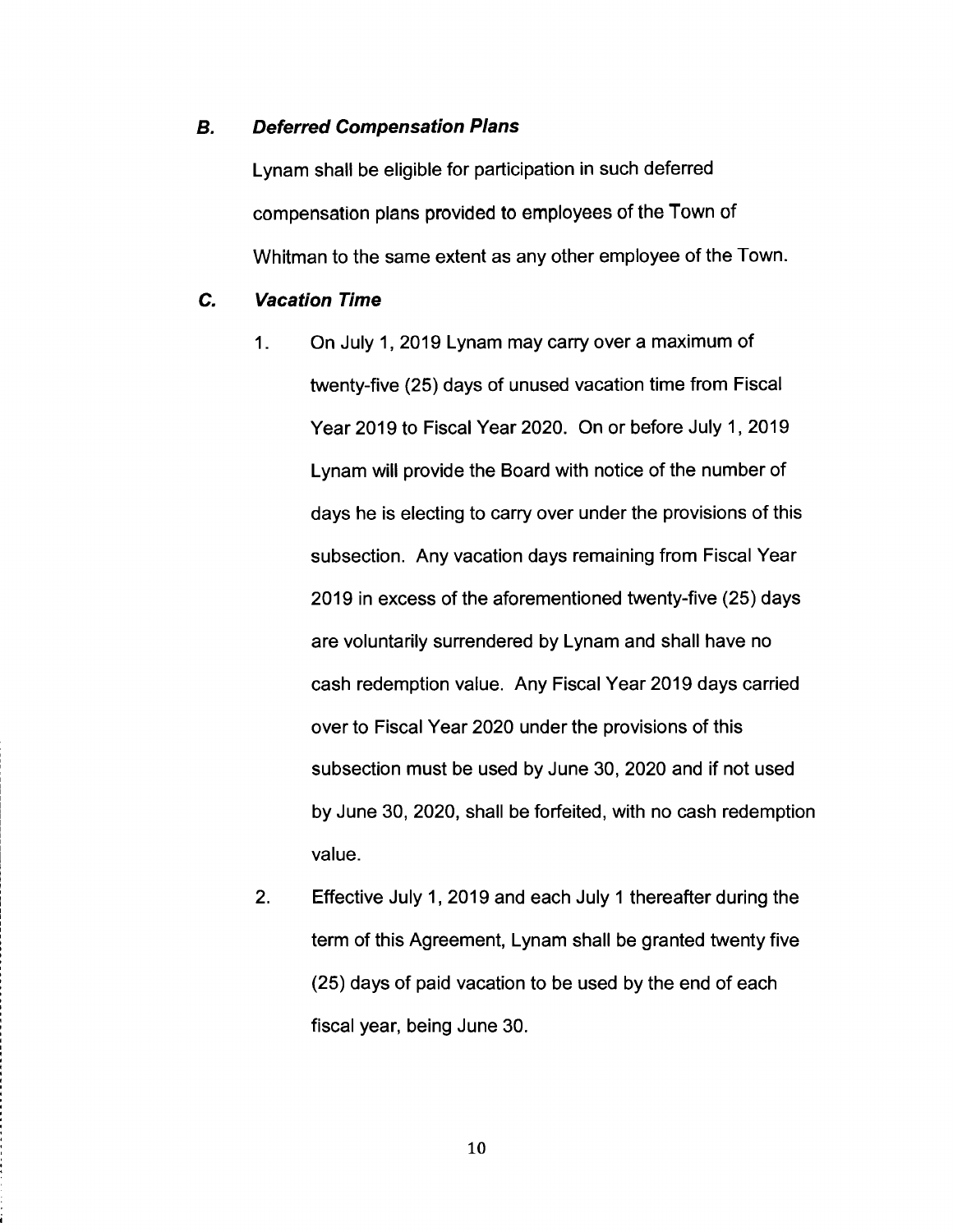- 3. Commencing June 30, 2020, Lynam may carry over up to five (5) days of unused vacation time from one fiscal year to the next, with advance written notice to the Board of the number of days he is electing to carry over under this subsection. Any vacation days so carried over must be used during the fiscal year, and, if not used by the end of the fiscal year shall be forfeited.
- 4. In the event of extraordinary circumstances, Lynam may request leave from the Board to carry over additional vacation days. Such request must be made in writing and approved by a majority vote of the Board of Selectmen.
- 5. Unused vacation days remaining as of June 30 of any fiscal year, except to the extent such days may be carried over pursuant to the provisions of Sections 8.C (1 ), (3) or (4), above, shall be surrendered and have no cash redemption value.
- 6. In the event that this Agreement is terminated prior to the conclusion of a fiscal year, all accrued and unused vacation time will be paid to Lynam calculated at his then current per diem rate of pay.

## **D. Holidays**

Lynam shall be provided with time off with pay for all federal and state holidays which are provided to other Town employees.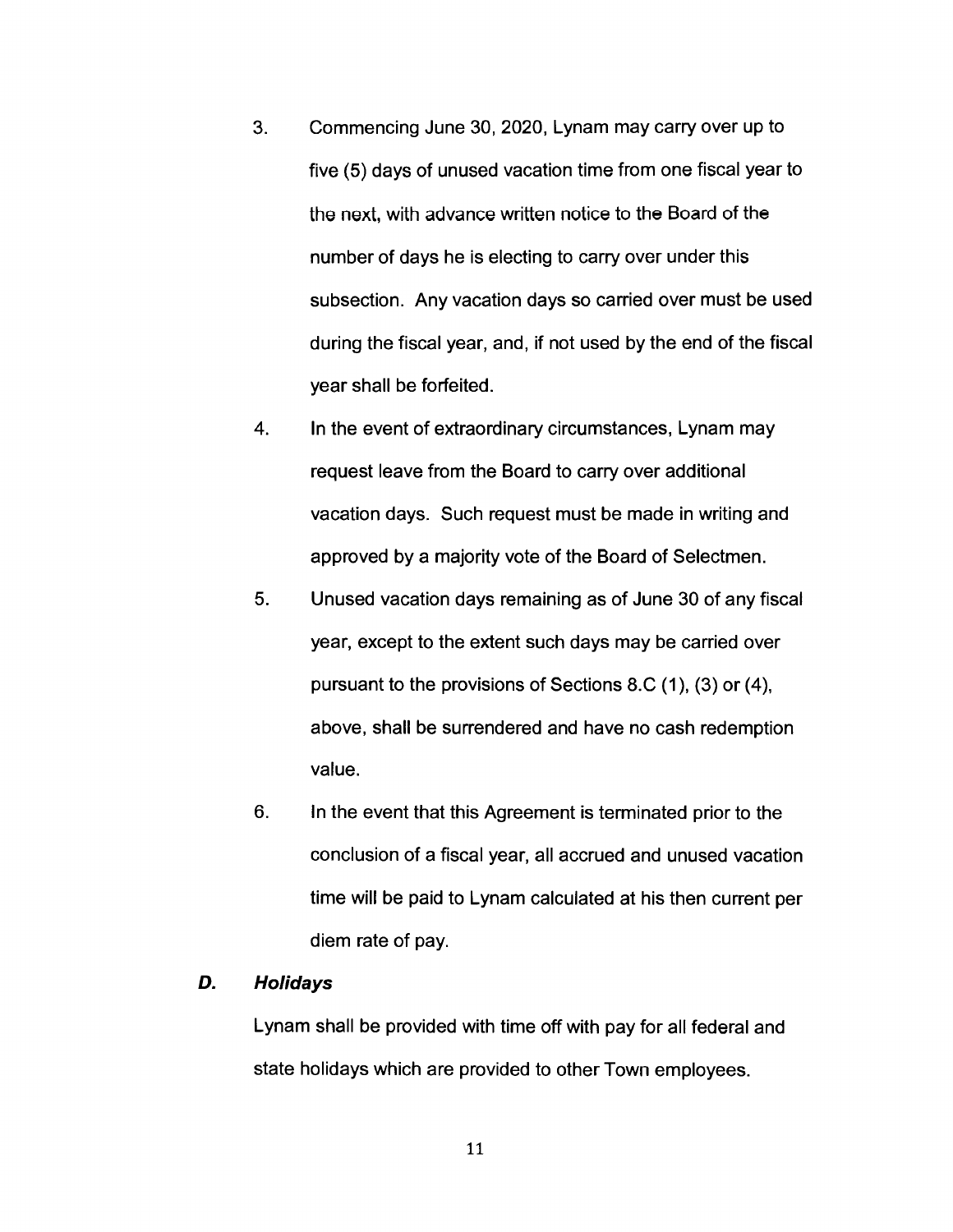## **E. Personal Days**

In each year of this Agreement, Lynam shall be provided with four (4) paid personal days. Unused personal days may not accrue or be carried forward from year to year.

## **F. Sick Leave**

Lynam shall be provided with fifteen (15) days of sick leave annually and may accrue unused days in a personal sick leave bank with said days to be carried-over from fiscal year to fiscal year to be used for the sole purpose of providing Lynam with sufficient sick days to bridge the time to the effective date of any short or long-term disability policy that may be in effect. Long-term disability insurance shall be provided for any illness or disability that renders him incapacitated from performing the essential functions of his job. There shall be no right to payment for unused sick days upon separation of employment or contract termination. Accrued sick leave as of May 7, 2019 is two hundred twenty-three and five eighths  $(223^{5/8})$  days.

## **G. Bereavement Leave**

**1.** Lynam shall be provided with five (5) days of paid leave for the death of a member of his immediate family. The term "immediate family" shall include: spouse, children, parents, parents-in-law, siblings, or siblings-in-law.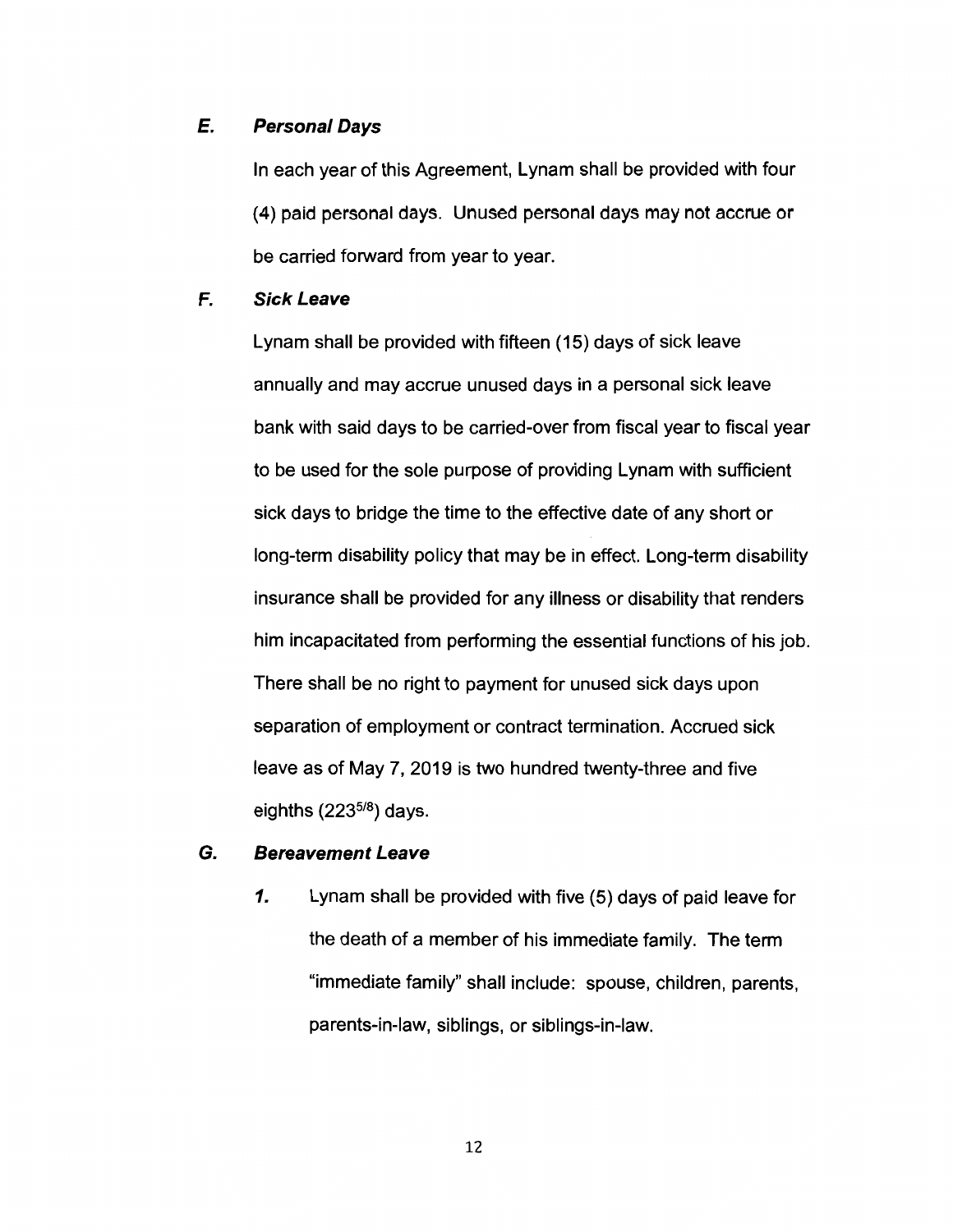- **2.** Lynam shall be provided with two (2) days of paid leave for the death of a relative. The term "relative" shall include: aunts, uncles or cousins.
- *3.* Additional bereavement leave may, when necessary, be granted by the Board of Selectmen.

# **H. Automobile Travel Expense Reimbursement**

Lynam shall be reimbursed at the Town rate per mile for all travel necessary or advisable for him to travel in order to perform his duties.

# I. **Cellular Telephone and Pager**

The Town shall provide Lynam with a cellular telephone. Said telephone shall be considered property of the Town of Whitman to be used for Town purposes. The Town will pay for all Town-related charges on plans selected by Lynam and approved by the Board of Selectmen.

## **J. Professional Memberships and License Fees**

The Town agrees to pay for all professional memberships and license fees required and approved by the Board of Selectmen.

## **Section 9: Bonding**

The Town shall bear the full cost of any fidelity or other bonds required of Lynam under any law or by-law or as may be required by the Board of Selectmen.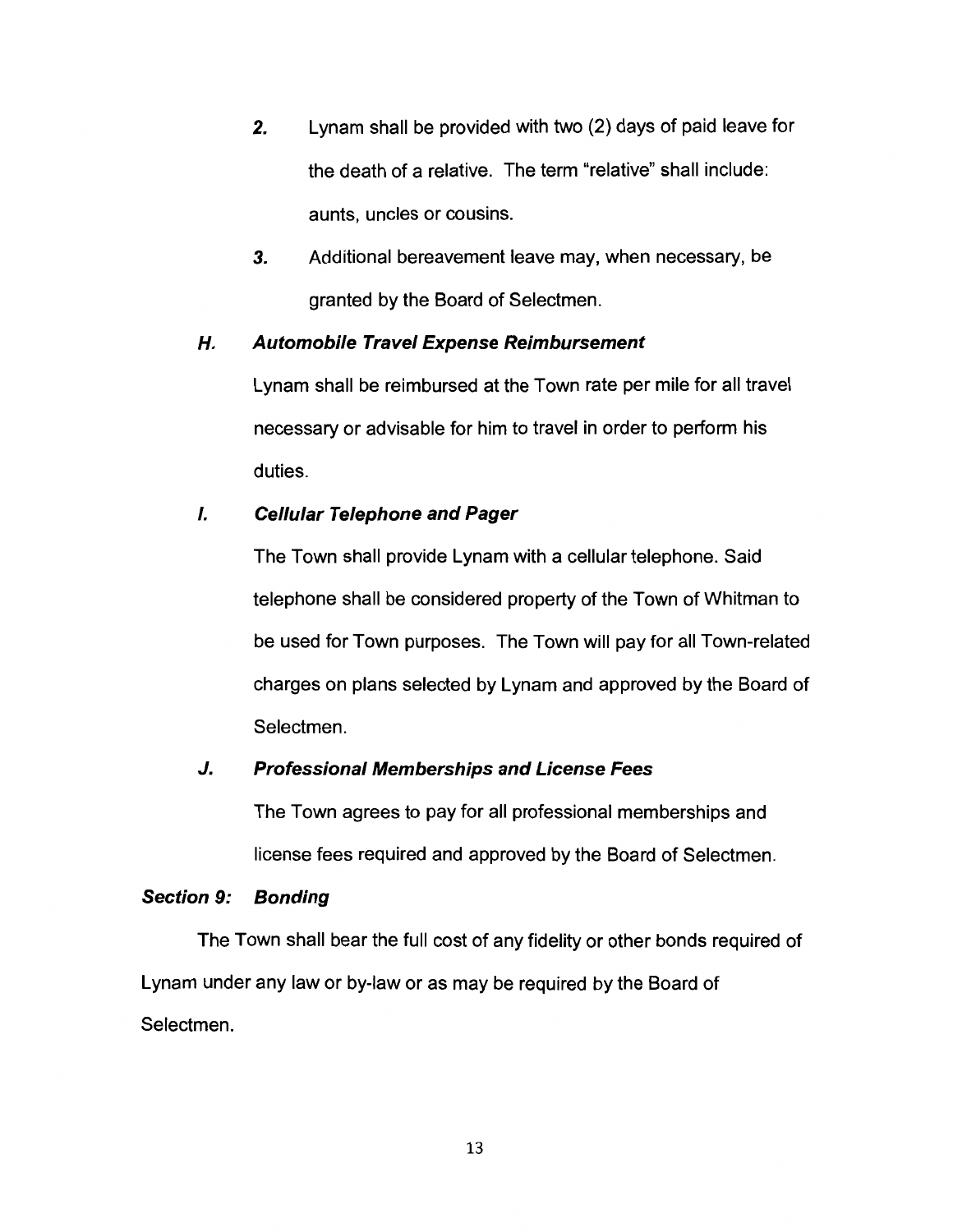#### **Section 10: Other Terms and Conditions of Employment**

The Board, after discussion with Lynam, shall fix any such other terms and conditions of employment as it may determine from time to time, relating to Lynam's performance, duties and responsibilities, provided such terms and conditions are not inconsistent with or in conflict with the provisions of this Agreement. Lynam agrees to perform such duties in a timely and efficient manner consistent with applicable professional standards.

#### **Section 11: Notices**

Notices pursuant to this Agreement shall be given by deposit in the custody of the United States Postal Service, postage prepaid, addressed as follows:

| Employer: | <b>Board of Selectmen</b><br><b>Town Hall</b><br>54 South Avenue<br>P.O. Box 426 |  |
|-----------|----------------------------------------------------------------------------------|--|
|           | Whitman, Massachusetts 02382                                                     |  |
| Employee: | Francis J. Lynam<br>907 Bedford Street<br>Whitman, MA 02382                      |  |

Alternatively, notices required pursuant to this Agreement may be served in the same manner as is applicable to civil judicial practice. Notice shall be deemed given as of the date of personal service or left at Lynam's last and usual place of abode or as of the date of deposit of such written notice in the course of transmission in the United States Postal Service. Any Party changing the address for that Party shall give prompt written notice to the other of the new address. All addresses must contain a street address.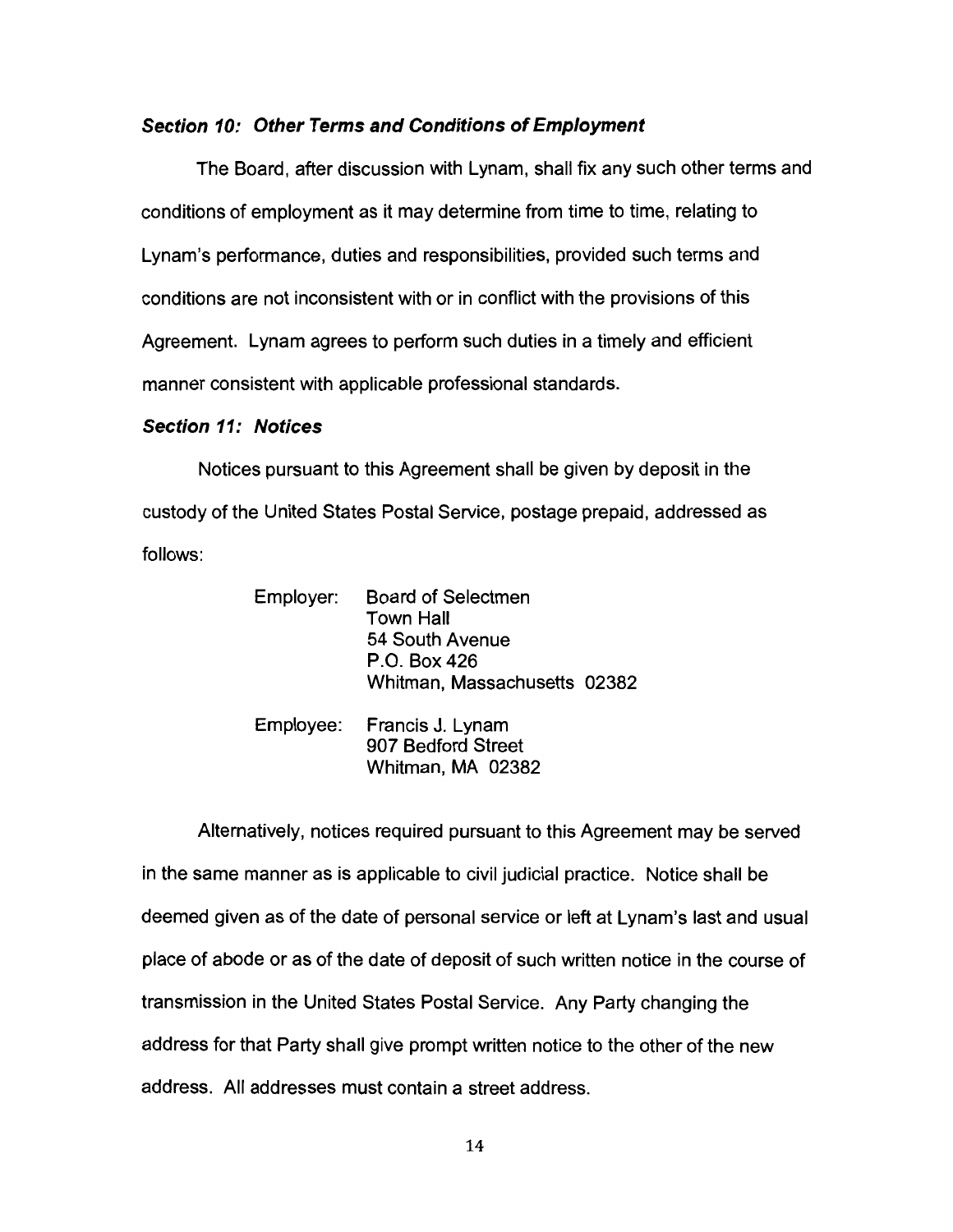#### **Section 12: General Provisions**

*A.* The text herein shall constitute the entire agreement between the Parties except to the extent that other documents are referred to herein which documents shall be deemed to be incorporated by reference herein.

**B.** This Agreement shall be binding upon and inure to the benefit of Lynam's heirs at law and executors.

*C.* If any provision, or any portion thereof, contained in this Agreement is held unconstitutional, invalid or unenforceable, the remainder of this Agreement, or portion thereof, shall be deemed severable, shall not be affected and shall remain in full force and effect.

**D.** The failure of a Party to insist on strict compliance with a term or provision of this Agreement shall not constitute a waiver of that or any term or provision of this Agreement.

**E.** All benefits and obligations, except as otherwise specifically provided herein, shall be conditional upon Lynam being employed as and performing the services required of the Town Administrator of the Town of Whitman.

**F.** It is agreed and understood between the Parties that this contract shall replace the existing contract and shall be effective July 1, 2019 and continuing in accordance with the terms and conditions of this Agreement.